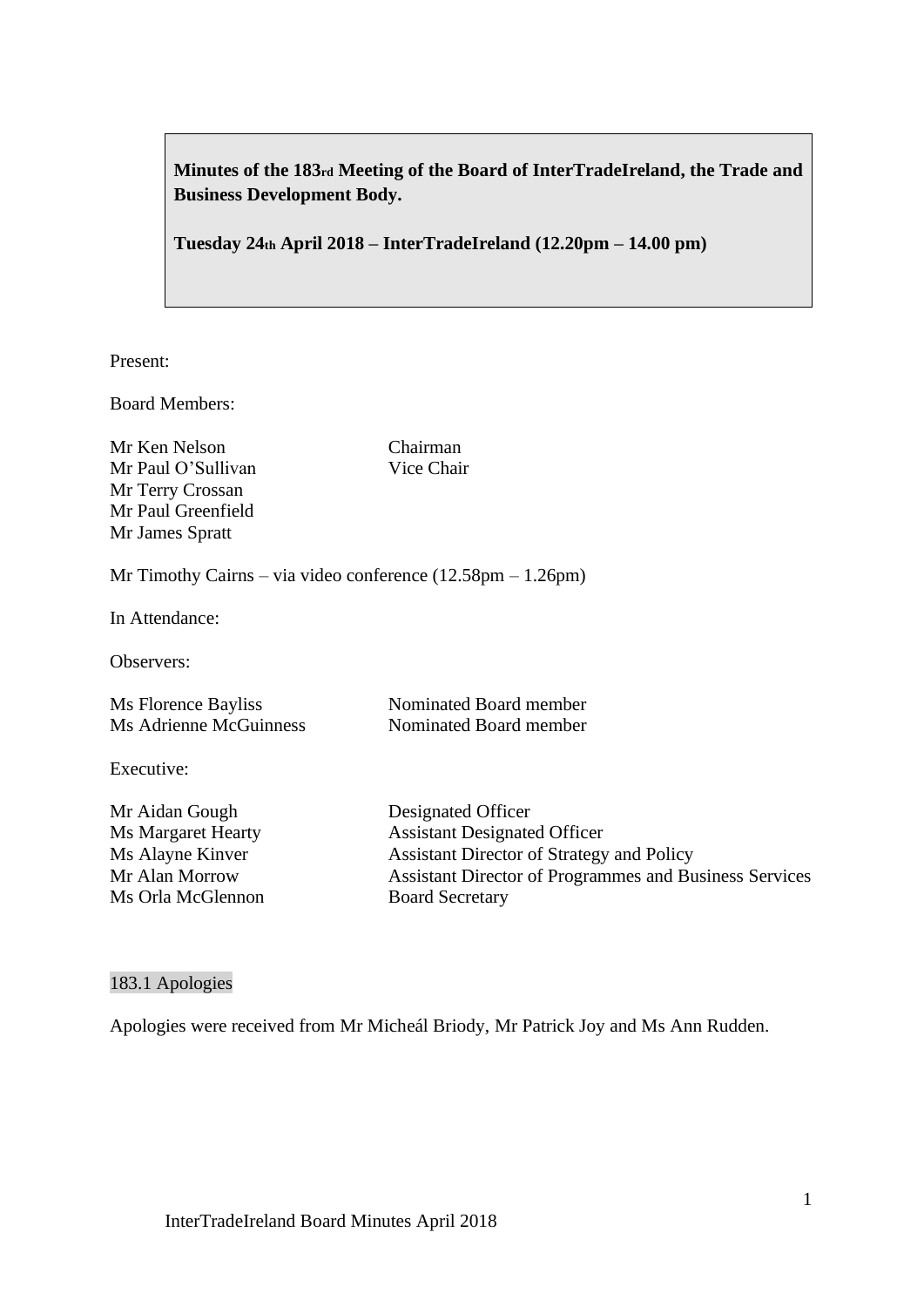### 183.2 Opening Remarks

The Chairman welcomed all to the meeting. He advised that the agenda had been revised to reflect the time that Mr Cairns was available to join the meeting via tele conference call and those items requiring Board decisions. Quorate business would be conducted by teleconference with Mr Cairns – in line with the agreed Board policy. The Board Secretary distributed a copy of the revised agenda to all at the meeting.

#### 183.3 Conflict of Interest

The Chairman asked members to declare any conflicts of interest relating to today's agenda. The Chairman declared a potential conflict of interest arising from his position as CEO of LEDCOM, which is a member organisation of Enterprise Northern Ireland and is involved in the delivery of the Co-Innovate programme. Mr Greenfield declared a potential conflict of interest arising from his position as a member of the Peace IV Working Group and as Board member of East Border Region Ltd, which is involved in the delivery of the Co-Innovate programme.

No other conflicts were declared.

#### 183.4 Matters Arising

Mr Gough reported that the results of the Board Effectiveness Self-Assessment Questionnaire would be considered by the Board following the Board meeting. He advised that there was ongoing dialogue with the Sponsoring Departments and NSMC regarding the potential for increasing the headcount for the Body. He advised that any change to the headcount may need to be noted at an NSMC meeting.

#### 183.5 Chairman's Business

The Chairman reported on recent meetings with Ms Arlene Foster, MLA and Ms Michelle O'Neill, MLA. There had been good engagement at the meetings and both are very supportive of the work being carried out by the Body, particularly in the area of Brexit. An invitation to visit InterTradeIreland has been extended to Ms O'Neill. The Chairman advised that meetings will be arranged with the other political party representatives. He informed the Board that there had been good engagement with Minister Humphreys at recent events. The Chairman informed the Board that he had represented InterTradeIreland at a recent Interreg Va monitoring committee meeting held in Belfast at which there was positive feedback on the Co-Innovate programme. SEUPB may invite the Co-Innovate team to present at the next monitoring committee meeting due to be held in the Border region.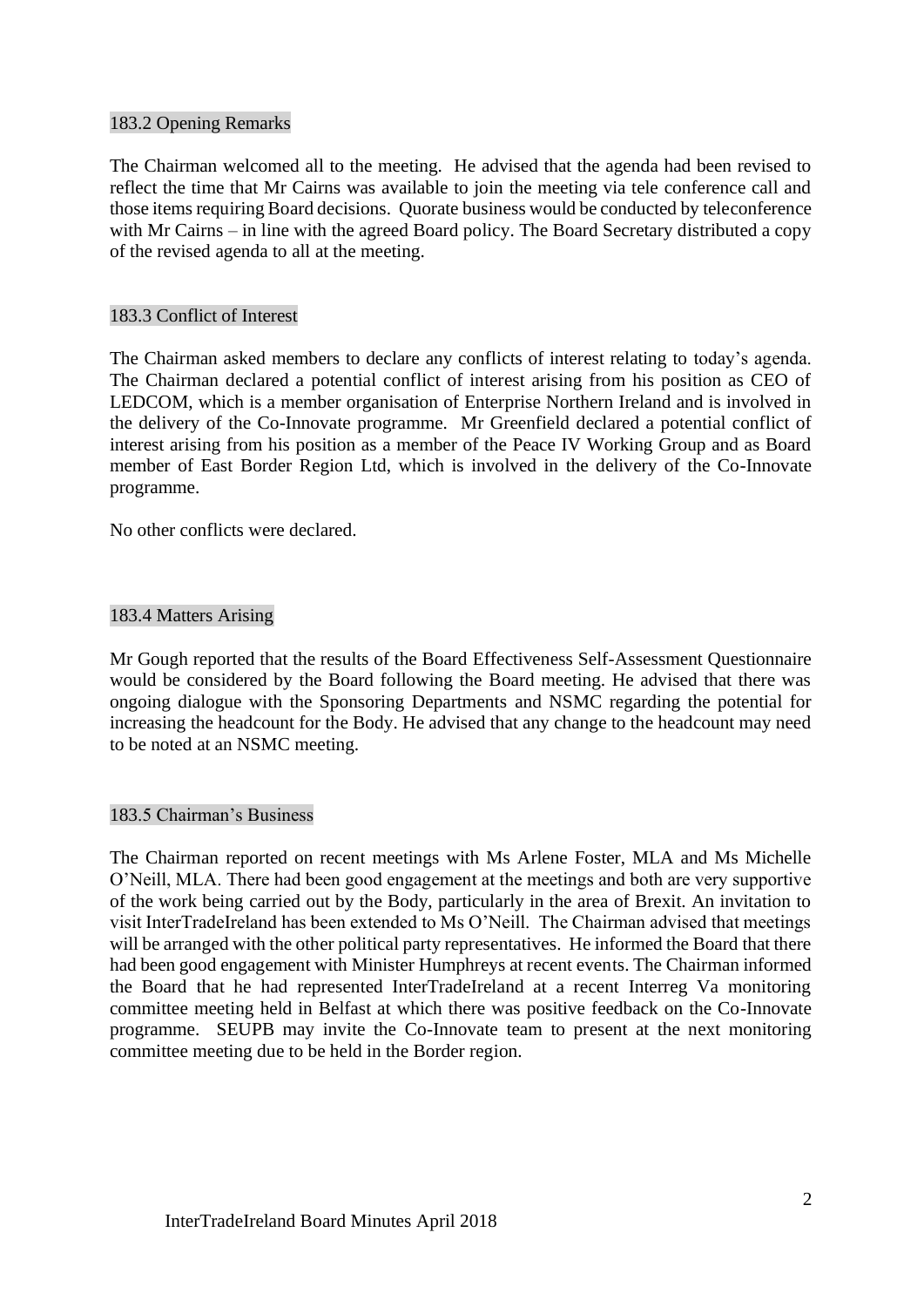### 183.6 Designated Officer Report

Mr Gough advised that the recruitment process for the new Corporate Services Director has been concluded successfully. Mr Martin Agnew who is currently the Deputy Finance Manager in InterTradeIreland has been appointed and will take up his new position on 30th April 2018.

A new option to fill permanent vacancies has been introduced in order to create opportunities for staff to broaden their experience and develop new skills. Going forward, when a permanent vacancy arises within the Body, the position will be advertised in the first instance to staff at the same grade, as a lateral transfer opportunity. Mr Gough advised that it is hoped that this will benefit both the organisation and staff. He advised that secondments for permanent staff are also being considered.

Mr Gough informed the Board of our commitment to making InterTradeIreland a best practice workplace and the process of Investors in People has commenced.

Mr Gough gave a brief update on recent engagements with stakeholders. He reported that InterTradeIreland hosted a delegation from the US Heads of District Offices and members of the US Congress and House of Representatives.

Mr Gough advised that InterTradeIreland will be hosting a meeting with the EU Brexit Chief Negotiator, Mr Michel Barnier on Monday 30th April 2018. The meeting will be attended by local businesses and local representatives. The Board were informed that the Chairman and Vice Chairman would be in attendance.

The Board noted the Designated Officer's report and the Chairman thanked Mr Gough for his update.

### 183.7 Board Sub Committee Reports

### *Audit and Risk Assurance Committee Report*

Mr Crossan reported back from the Audit and Risk Assurance Committee meeting held on 27th March 2018. He advised that the full committee report is included within the Board papers. The key points discussed at the meeting were:

- No incidences of fraud were reported. Mandatory Fraud Awareness training for all staff has been arranged for later this week;
- The draft 2017 Audit Strategy was presented by the NIAO representative and key audit risks were highlighted;
- Draft 2017 Accounts were presented by the Finance Manager;
- The internal auditor's representative reported on the internal audit of Programmes. An overall 'satisfactory' assurance rating was awarded.
- The Risk Register has now been further developed, with the compilation of ten functional team risk registers. These had been considered by the Senior Leadership team and their content has been used to inform and update the high-level Corporate Risk Register, which is included in the Board papers; and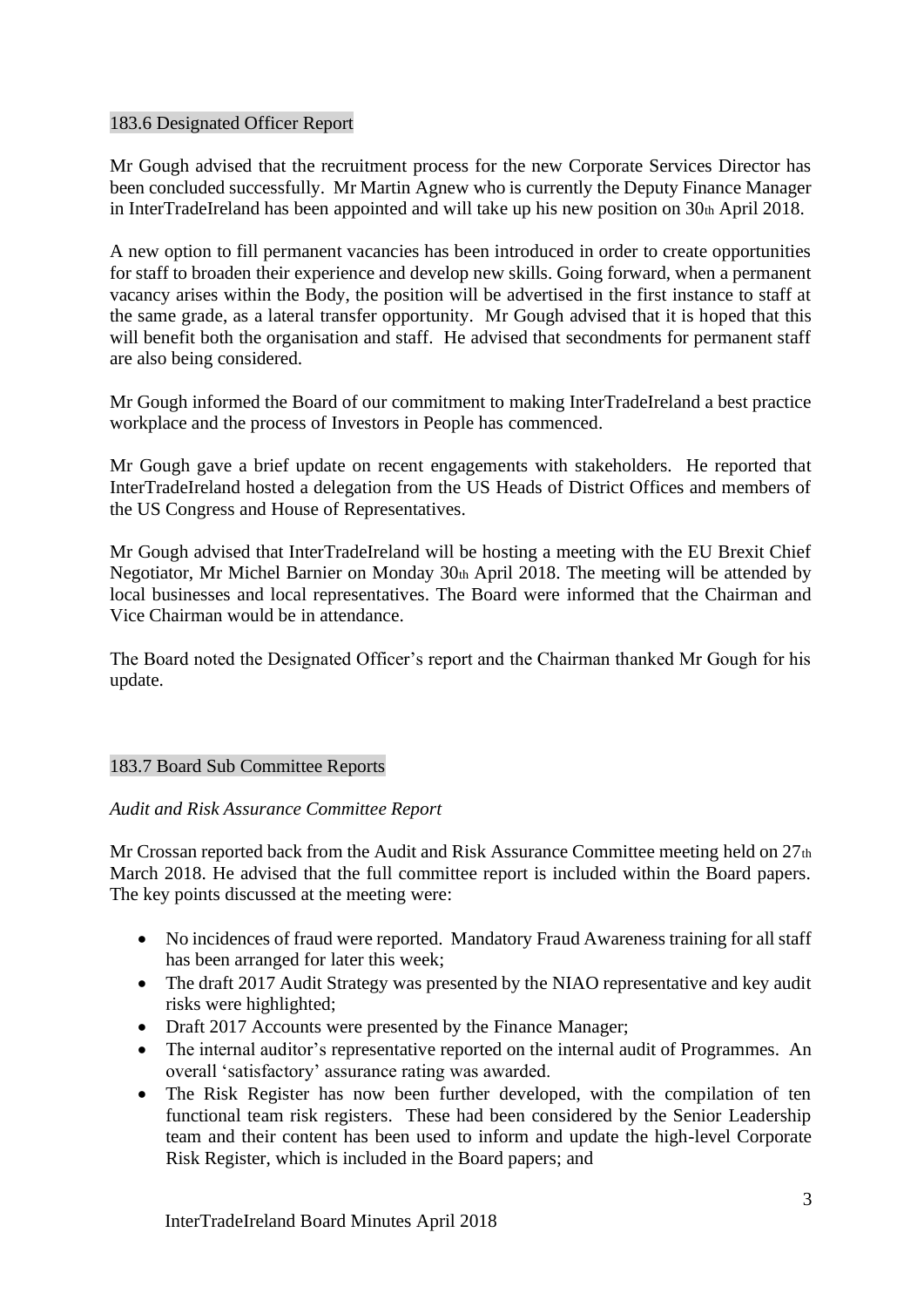• The Committee approved a proposal and draft policy in relation to the introduction of a credit card to facilitate payments.

The Board noted the Audit and Risk Assurance Committee report and the Chairman thanked Mr Crossan for his comprehensive report.

## *Innovation Sub Committee Report*

Mr Spratt reported back from the Innovation Sub Committee meeting held on 26th March 2018. He advised that one project deferred at the February meeting had provided the necessary information and had been approved. Fifteen new Fusion applications were considered. Thirteen projects were approved and two were deferred for further information.

The Board noted the Innovation Sub-Committee report and the Chairman thanked Mr Morrow for his update.

### *Trade Sub-Committee Report*

Mr Greenfield reported back from the Trade Sub-Committee meeting held on  $27<sub>th</sub>$  March 2018. He advised that the Committee considered eighteen new Acumen applications and one deferral. Fifteen projects were approved, one was deferred and three projects were rejected. Mr Greenfield informed the Board that the times of the meetings had changed to morning meetings.

The Board noted the Trade Sub-Committee report and the Chairman thanked Mr Greenfield for his update.

Mr Timothy Cairns joined the Board meeting via teleconference call at 12.58pm.

### 183.8 Approval and Authorisation of the 27th March 2018 Board Minutes

The minutes of the 27th March 2018 Board meeting were agreed as a true record of the meeting and were approved by the Board and authorised by the Chairman.

### 183.9 For Consideration, Discussion, Decision &/or Approval

### *Governance and Financial Matters*

Ms Hearty presented the Governance and Financial Matters report. She advised that the next internal audit is scheduled for June 2018 and will focus on HR practices and procedures.

Ms Hearty informed the Board that following the appointment of the new Corporate Services Director, an amendment to the bank mandate is required to appoint Mr Agnew as an authorised signatory. The Board passed a resolution authorising Mr Agnew as bank signatory.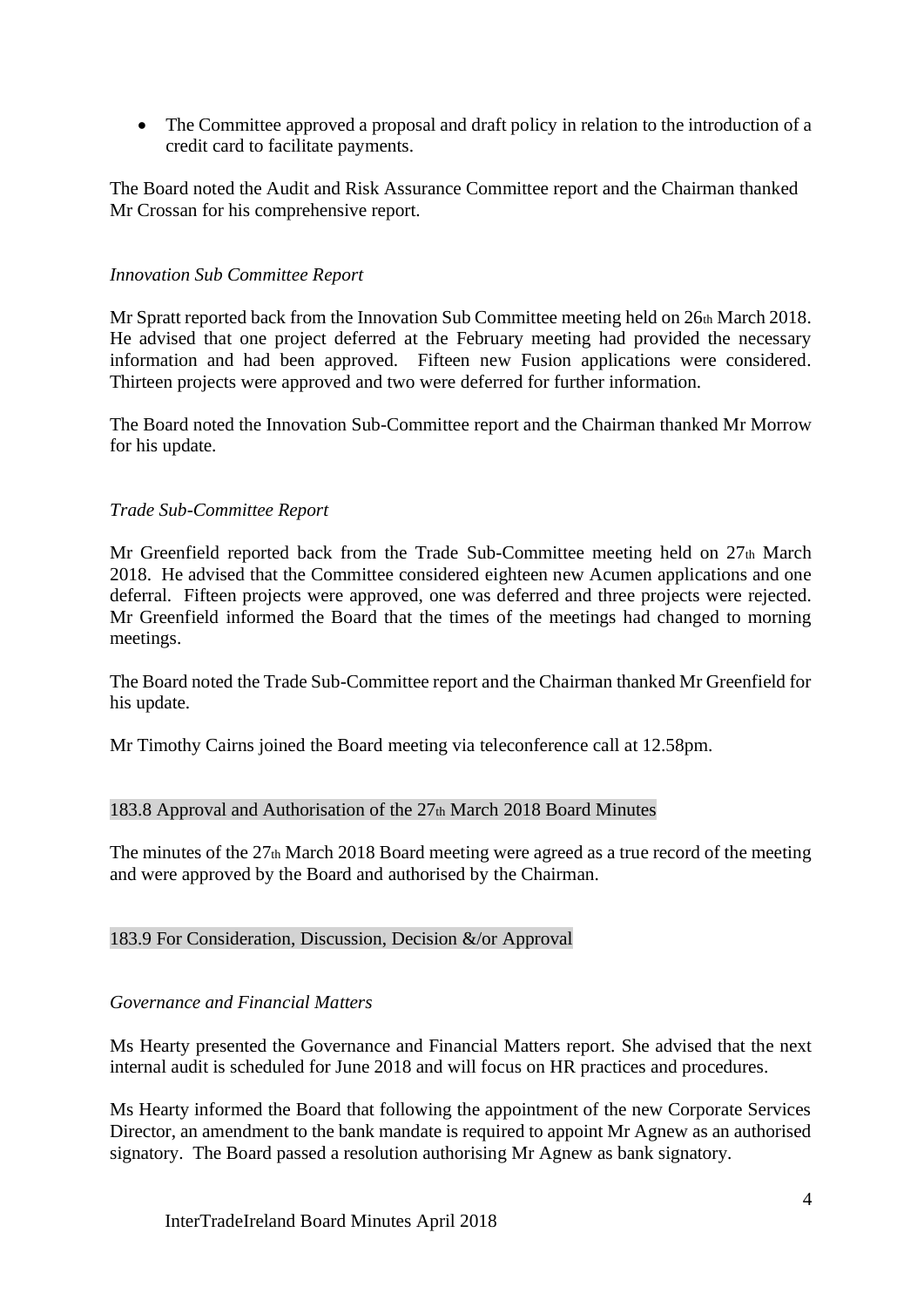Ms Hearty advised that following a request from the Board in November 2017, the Executive reviewed the Risk Register and identified a number of high-level Corporate risks. As previously mentioned by Mr Crossan, the risk management process has now been further developed with the compilation of ten functional team Risk Registers. These have been reviewed by the Senior Leadership team and their content has been used to inform and update the high-level Corporate Risk Register which is included in the Board papers. The Board discussed and approved the high-level Corporate Risk Register.

The Board noted the Governance and Financial Matters report and the Chairman thanked Ms Hearty for her report.

## *Tenders and Variations to Letters of Offer/Appointment*

Ms Hearty sought permission to go to competitive tender for the services of a suitably qualified consultant/researcher to carry out a review of public procurement on the island of Ireland. She informed the Board that in 2009, InterTradeIreland produced an All-island Public Procurement Competitiveness Report which contributed to the development of our current Public Procurement and Go-2-Tender activities. Ms Hearty reported that there was now a necessity for a review of the public procurement market and the current opportunities it presents, particularly to SMEs and those companies operating on a cross border basis including the possible implications of Brexit.

The Board discussed and approved the request to go to competitive tender for the services of a suitably qualified consultant/researcher to carry out a review of public procurement on the island of Ireland.

Ms Hearty sought permission to go to competitive tender for an IT Managed Services Contract. She advised that the current contract expires in July 2018. The Executive propose to change from a remote monitoring service (3 days per month) to a full time IT Resource. Ms Hearty reported that previously we had a dedicated IT Executive who left to take up another position and, due to budgetary constraints at that time, was not replaced. A recent internal IT survey highlighted significant disadvantages in not having a dedicated IT technical support person on site. Ms Hearty emphasised the impact of the current contract on the delivery of our services and the downtime caused when a problem was unable to be fixed remotely. The new IT Managed Service will also greatly assist in the Body's digitization strategy including the integration of the new website and other IT resources. Ms Hearty advised that it is proposed to proceed with a two-year contract subject to a satisfactory performance review after one year and a review of the Body's business needs.

The Board discussed and it was agreed that a dedicated resource to manage the IT technical maintenance on all IT systems comprising both hardware and software support including digital platforms and solutions would be beneficial to the organisation. The Board approved the request to go to competitive tender for an IT Managed Service Contract for up to two-years, subject to a satisfactory performance review after twelve months.

Ms Hearty informed the Board that at the May 2017 Board meeting, the Board approved Phase Two of the Funding Advisory Service for Established SMEs. To date seven workshops have been held with good attendances and satisfactory feedback. The one-to-one advisory aspect of the programme involves 20 companies per annum working closely with the delivery agents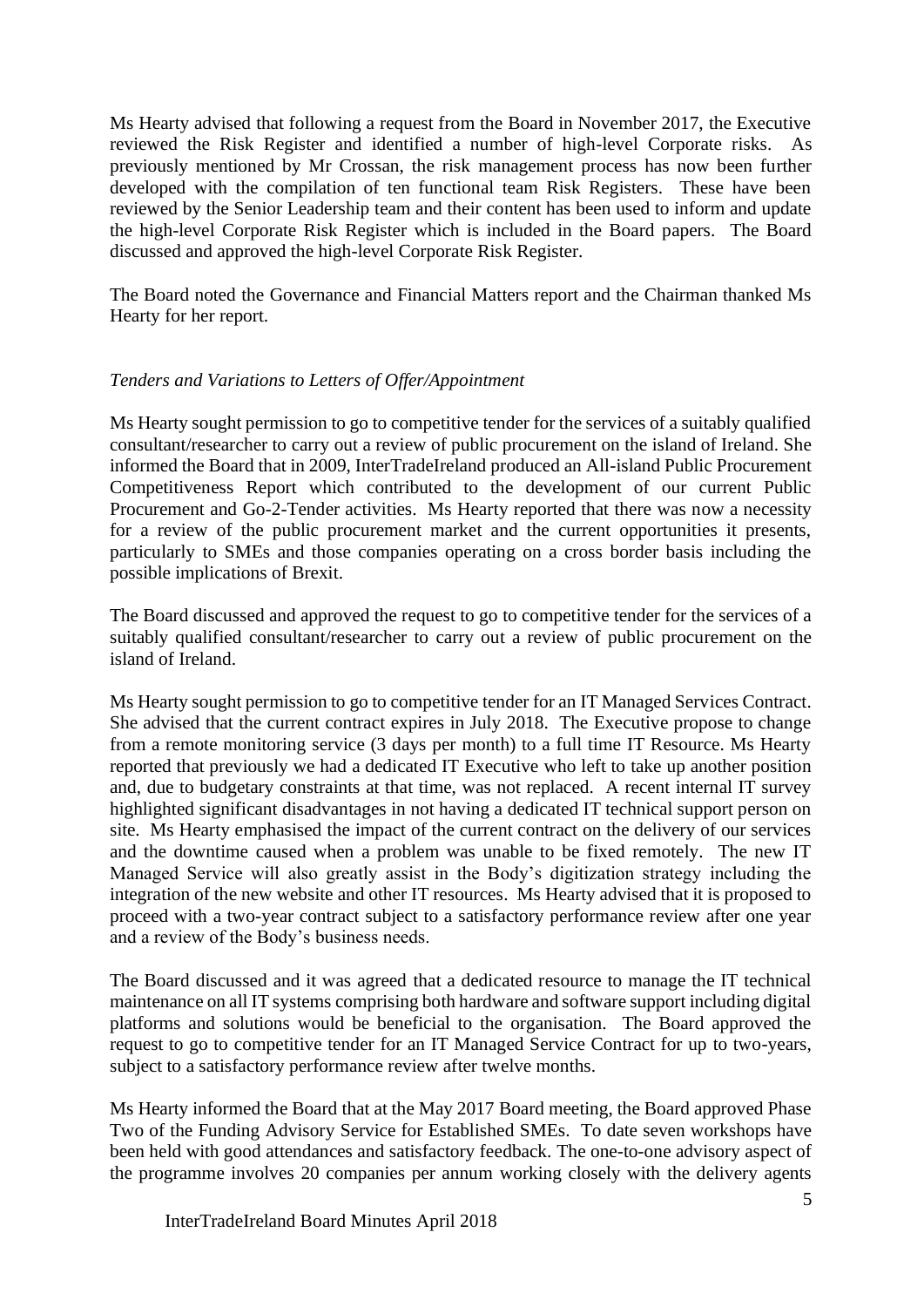over a series of meetings to improve their funding capacity. (Companies can avail of up to five meetings).

My Hearty advised that in the course of reviewing the applications to date for the one-to-one advisory aspect of the service, there are a number of companies who meet the basic criteria for a one to one session but given the limited places available they will not make it onto the shortlist of 20 companies. The Executive however feel that they would benefit significantly from a oneoff one-hour meeting with the appointed advisor.

It is proposed under the current contract to offer up to 40 SMEs per annum the opportunity of a one-off one-hour meeting with the service provider.

The Board discussed and approved the request to vary the letter of appointment for the Funding Advisory Service to include one off, one hour advisory meetings for up to 40 companies for a two –year period.

## *Review of Board Sub Committees Terms of Reference*

Ms Hearty advised that in accordance with best governance practice, it is proposed that the Board should review Board Sub Committee Terms of Reference every three years to ensure that they remain fit for purpose. She advised that Ms McGlennon had updated the Terms of Reference and the quorum for the committees to reflect our current Board appointments. Each of the Sub Committees have reviewed and ratified the amended Terms of Reference.

The Board approved the updated Board Sub Committee Terms of Reference and the Chairman thanked Ms Hearty and Ms McGlennon for their work in this area.

Mr Cairns concluded the teleconference call at 1.26pm.

# *Preparing for General Data Protection Regulations*

Mr Gerry Campbell, Facilities Manager joined the Board meeting for this agenda item.

Mr Campbell gave a presentation on how the Body was preparing for General Data Protection Regulations (GDPR) due to come into force on 25th May 2018. He advised that the regulation is a uniform law at EU level across the member states which aims to protect the privacy of all EU citizens and prevent data breaches. It will apply to any public or private organisation processing personal data. The new regulation will replace the Data Protection Directive which was adopted in 1995 and will require data controllers to keep enhanced documentation and place new obligations on data processors. Mr Campbell outlined that in practice this will lead to the protection of the fundamental rights and freedoms of individual persons and protection of free movement of personal data within the EU. He advised that according to the Data Protection Act 1998, personal data is data which relates to a living individual who can be identified e.g. name, address, telephone number, email address etc.

Mr Campbell informed the Board of the work which has been undertaken by the Body to ensure compliance with GDPR. Staff recently attended a mandatory GDPR awareness training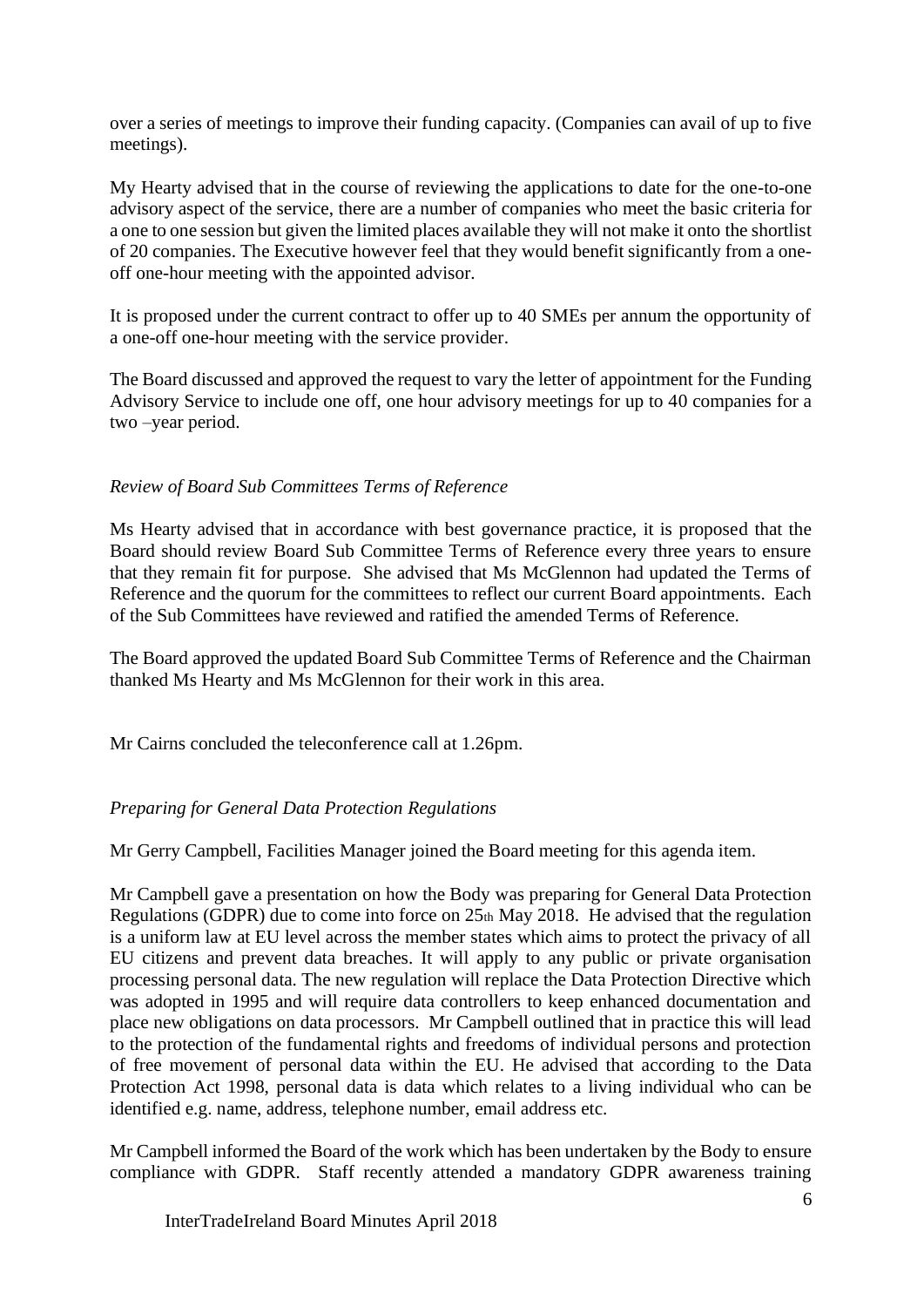seminar. He advised that he had participated in a departmental GDPR working group and has liaised with Invest N.I. An InterTradeIreland cross directorate working group was formed in February 2018 and an implementation plan has been drawn up and agreed by the Senior Leadership team. Legal advice has been sought to proof all relevant policies for GDPR compliance. The Senior Leadership team also undertook an in-depth briefing to understand the Body's responsibilities in this area. The implementation plan includes reviewing document management schedules (including electronic documents) and conducting a 3rd party data processing audit. Mr Campbell advised that staff will continue to be briefed and mandatory GDPR training will be undertaken annually to ensure individuals are aware of their responsibilities. On-line GDPR staff training will be undertaken to demonstrate staff competences. The Body's policies and practices will be reviewed on an on-going basis.

Mr Campbell outlined the implications of GDPR for the Board. He advised that GDPR training will be organised for Board members. The Board discussed and endorsed the approach outlined and agreed to receive GDPR training. A copy of the GDPR presentation should be circulated to Board members.

The Chairman thanked Mr Campbell for his work in this area.

# *Operations Directorate Progress and Activity Report*

Mr Morrow advised that demand for the Brexit Start to Plan Vouchers has significantly increased in both N.I. and Ireland. The Brexit team have targeted specific locations where uptake on the vouchers has been low.

Mr Morrow updated the Board on public procurement activities including our participation at the Procurex Ireland event in the RDS Dublin.

The economic appraisal for Phase V of the Acumen programme has now been approved by both sponsoring Departments and the tender process for a managing agent to deliver the next phase has commenced with Central Procurement Directorate.

The Board noted the Operations Directorate and Activity report and the Chairman thanked Mr Morrow for his update.

# *Communications Update*

.

Ms Hearty presented the Communications update. She advised the RTE1 Brexit radio campaign had commenced the previous week.

At the March meeting, the Board approved the requests to go to competitive tender for an advertising, design and print agency and PR and events management services. In accordance with the Body's financial procedures, Board members were invited to sit on the tender evaluation panels. She advised that panel members must have attended tender evaluation training which could be organised for interested Board members. The Chairman and Mr Spratt expressed their interest in attending training.